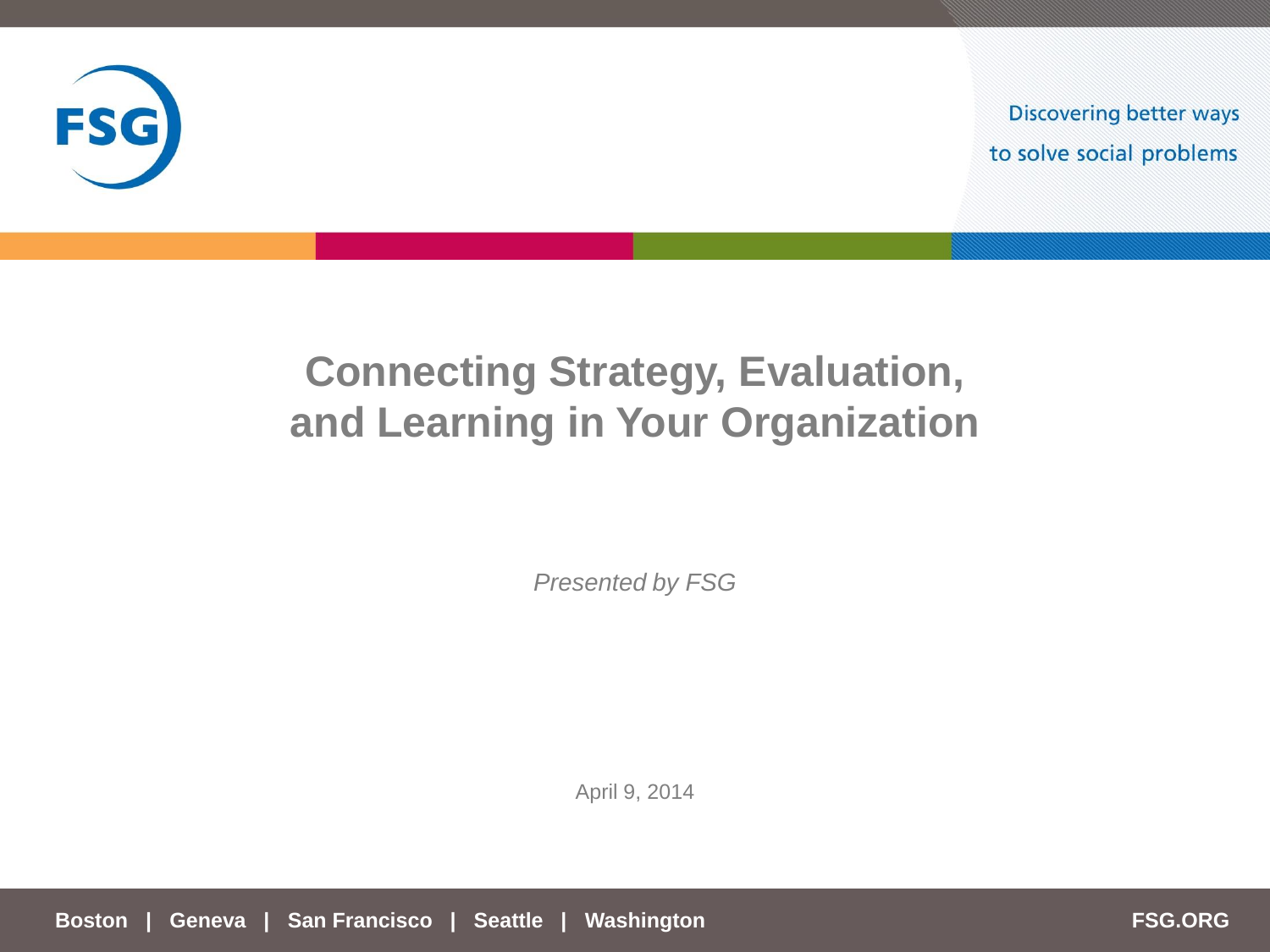# **Today's Agenda**

 **Overview of a Strategic Learning and Evaluation System**  Katelyn Mack, FSG

### **Panelist**

Rebekah Levin, Robert R. McCormick Foundation

### **Panelist**

Brenda Solórzano, Blue Shield of California Foundation

### **Panelist**

Medina Haeri, Oak Foundation

### **Audience Questions & Answers**

Hallie Preskill (Moderator), FSG

*Follow the conversation on Twitter #StrategicEvaluation*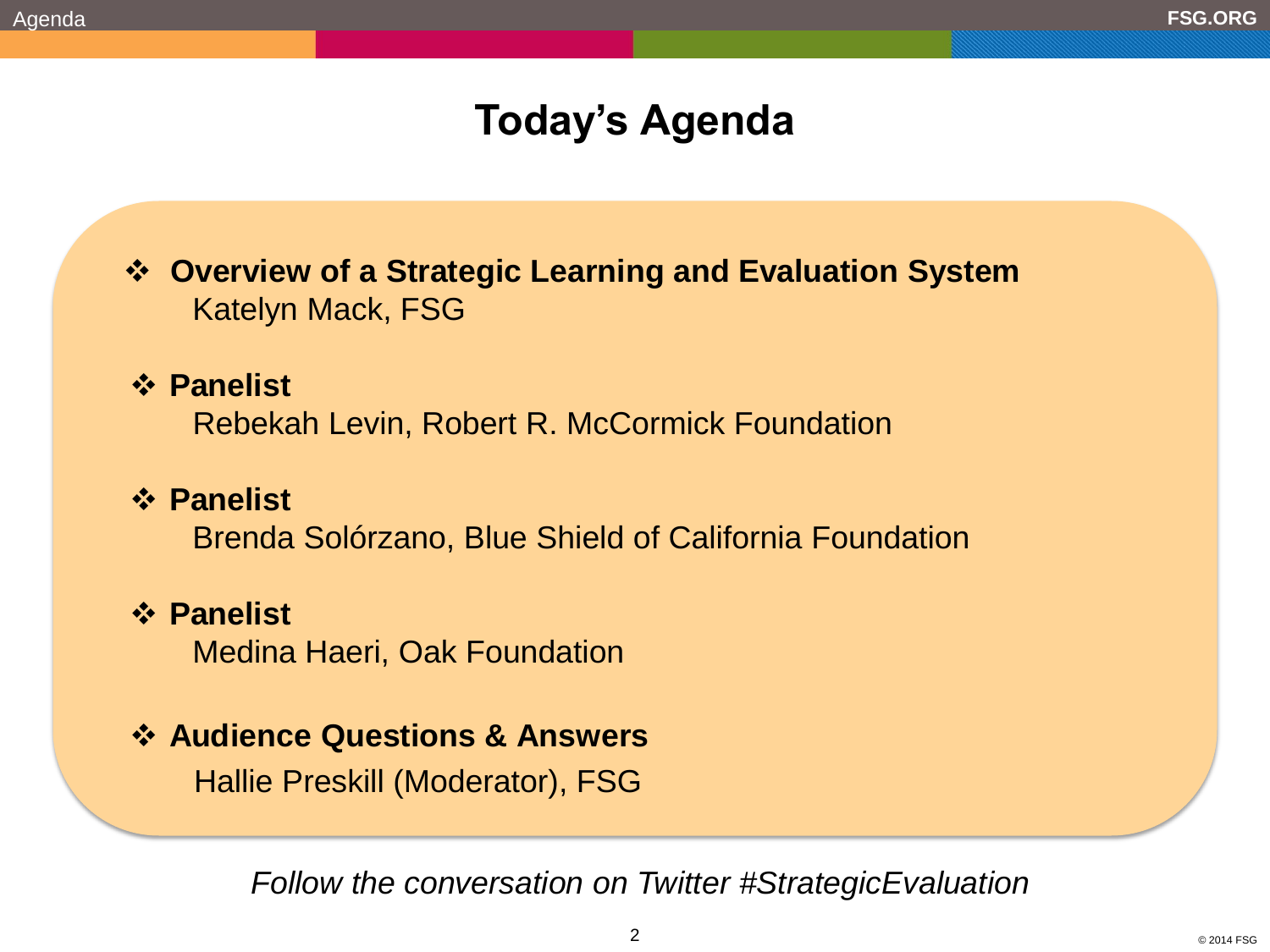# **An Overall Strategy for Learning and Evaluation Has the Potential to Help Organizations…**

*…connect the dots in the organization to create cohesive evaluation practices*



*…fill in the blanks and create a holistic evaluation strategy across the organization*



*Having more comprehensive and cohesive evaluation practices helps organizations learn from their learning and evaluation activities*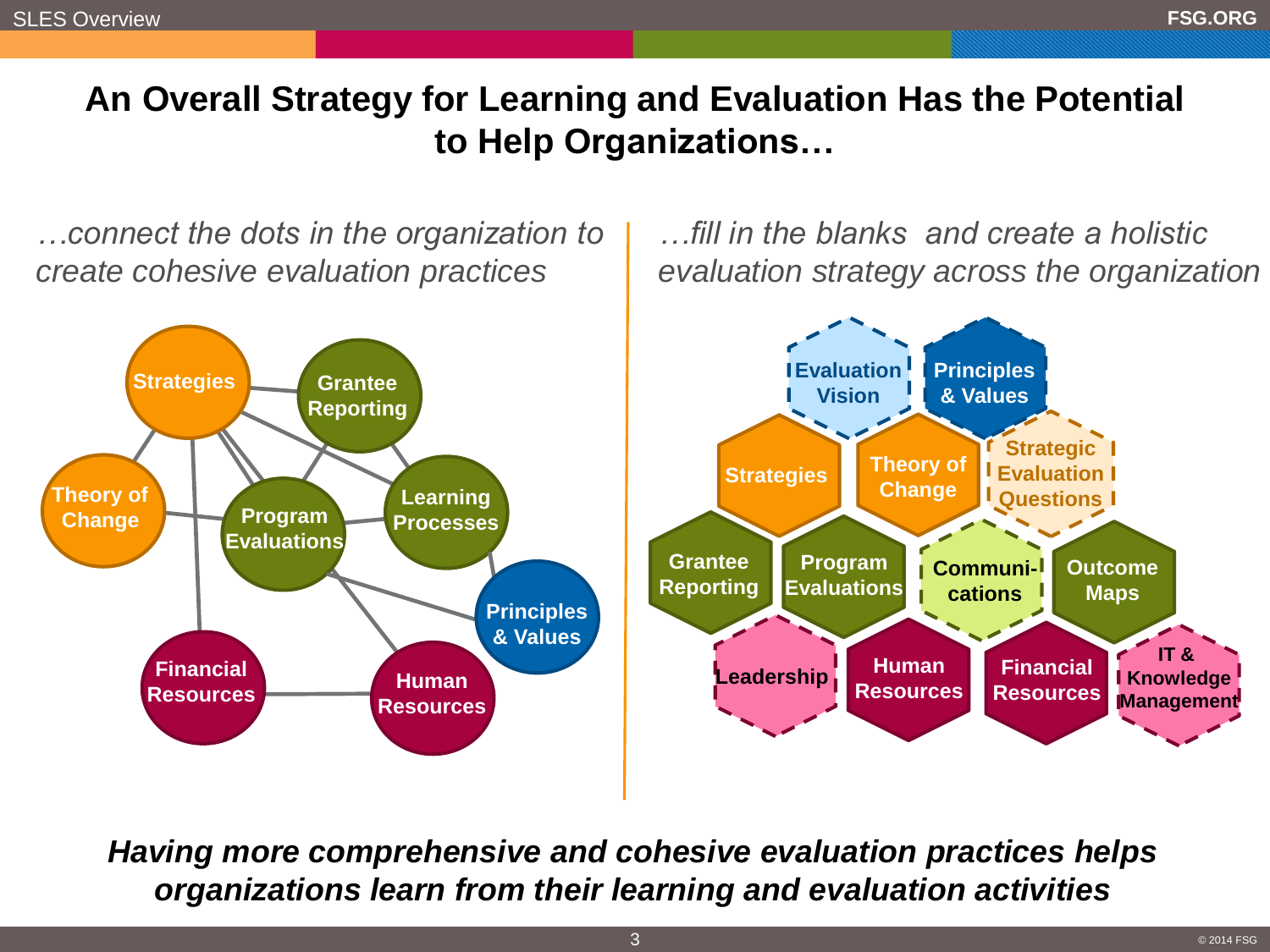# **Strategic Learning and Evaluation Systems (SLES) Provide Organizations with a Coordinated Approach to Evaluation**

**Based on the reinforcing relationship between strategy and evaluation…**



**SLES help organizations describe…**

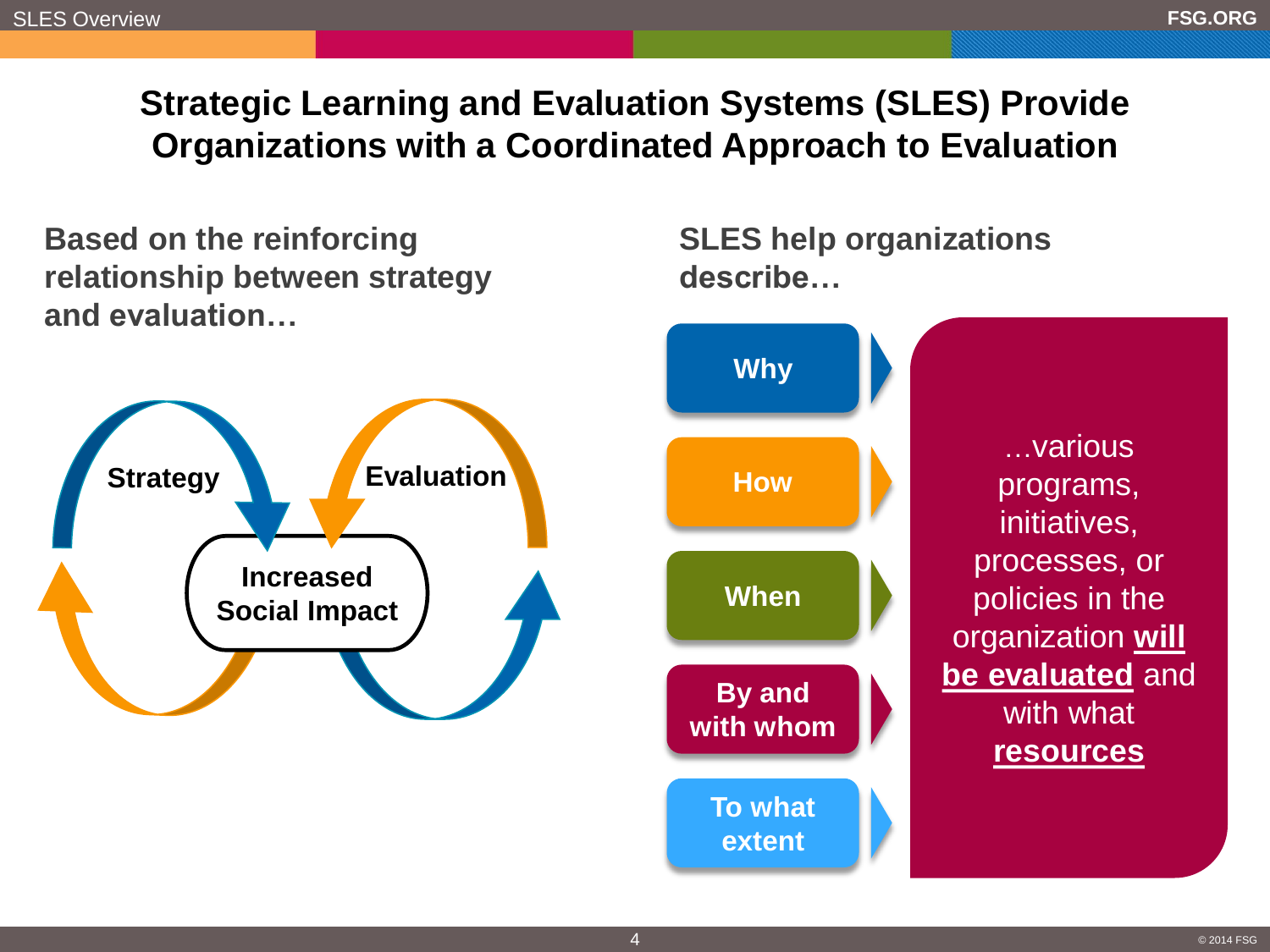# **SLES Include Four "Pillars" and Are Underpinned by Learning Culture and Practices**

| <b>Evaluation</b><br><b>Vision</b>                      | 2 <sup>2</sup><br><b>Strategy and</b><br><b>Focus</b> | $\boldsymbol{3}$<br><b>Monitoring &amp;</b><br><b>Evaluation</b><br><b>Activities</b> | 4<br><b>Supportive</b><br><b>Environment</b>            |
|---------------------------------------------------------|-------------------------------------------------------|---------------------------------------------------------------------------------------|---------------------------------------------------------|
| Developing an<br><b>Evaluation Vision</b>               | <b>Strategies and</b><br><b>Tactics</b>               | <b>Outcomes Maps</b><br>and Indicators                                                | Leadership                                              |
|                                                         | <b>Systems Map and</b><br><b>Theory of Change</b>     | <b>Grantee Reporting</b><br>and Eval Capacity                                         | <b>Human Resources</b>                                  |
| <b>Principles and</b><br>Values,<br><b>Stakeholders</b> |                                                       | Program, Initiative,<br>and Org-Evaluation                                            | <b>Financial</b><br><b>Resources</b>                    |
|                                                         | <b>Strategic</b><br>Evaluation<br><b>Questions</b>    | Communicating<br>and Using Eval<br><b>Findings</b>                                    | <b>IT and Knowledge</b><br>Management<br><b>Systems</b> |
|                                                         |                                                       |                                                                                       |                                                         |

**Learning Culture and Practices**

*A SLES helps ensure that learning and evaluation activities result in meaningful and actionable information*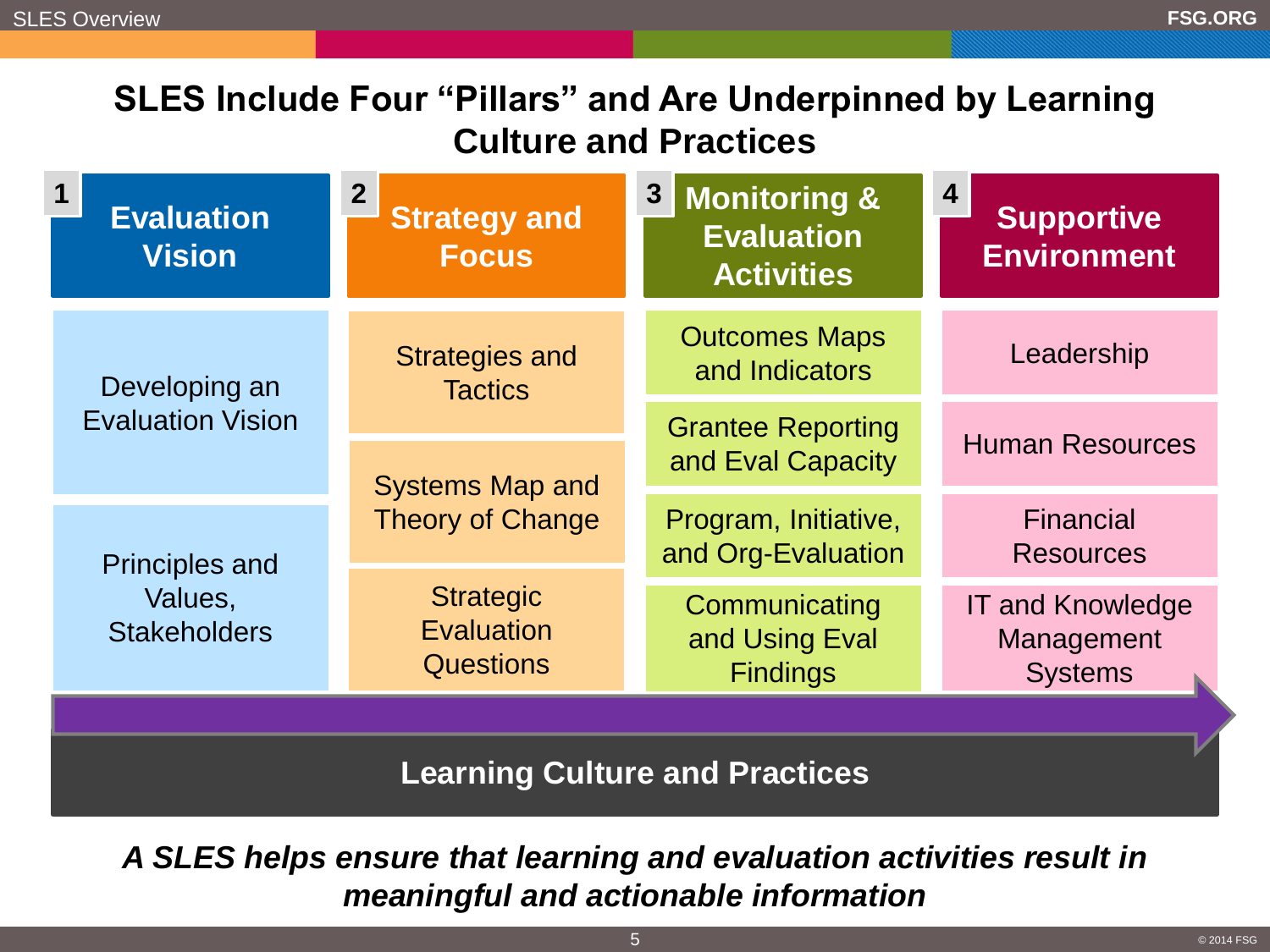# **Moving from the Abstract to Something Real**

# **Developing a SLES for McCormick Foundation**

- Issue Areas: Education, Journalism, Civics, Communities, Veterans
- 500 Acre Park two museums, two golf courses, hundreds of acres of gardens
- \$1.5 B endowment; \$50 M grants, \$80 M including park
- 2011 New direction in foundation
- Director of Evaluation and Learning, reporting to CEO

# **Why did we consider a SLES?**

- Abstract notions of increasing impact
- Power of evaluation as a tool for understanding and change
- Goals for Foundation and Grantees:
	- Routinize the use of evaluation
	- Develop evaluative thinking as the norm
	- Develop systems to ensure the application of knowledge gained through evaluation and other activities

# *Our goals aligned with the true purpose of a SLES*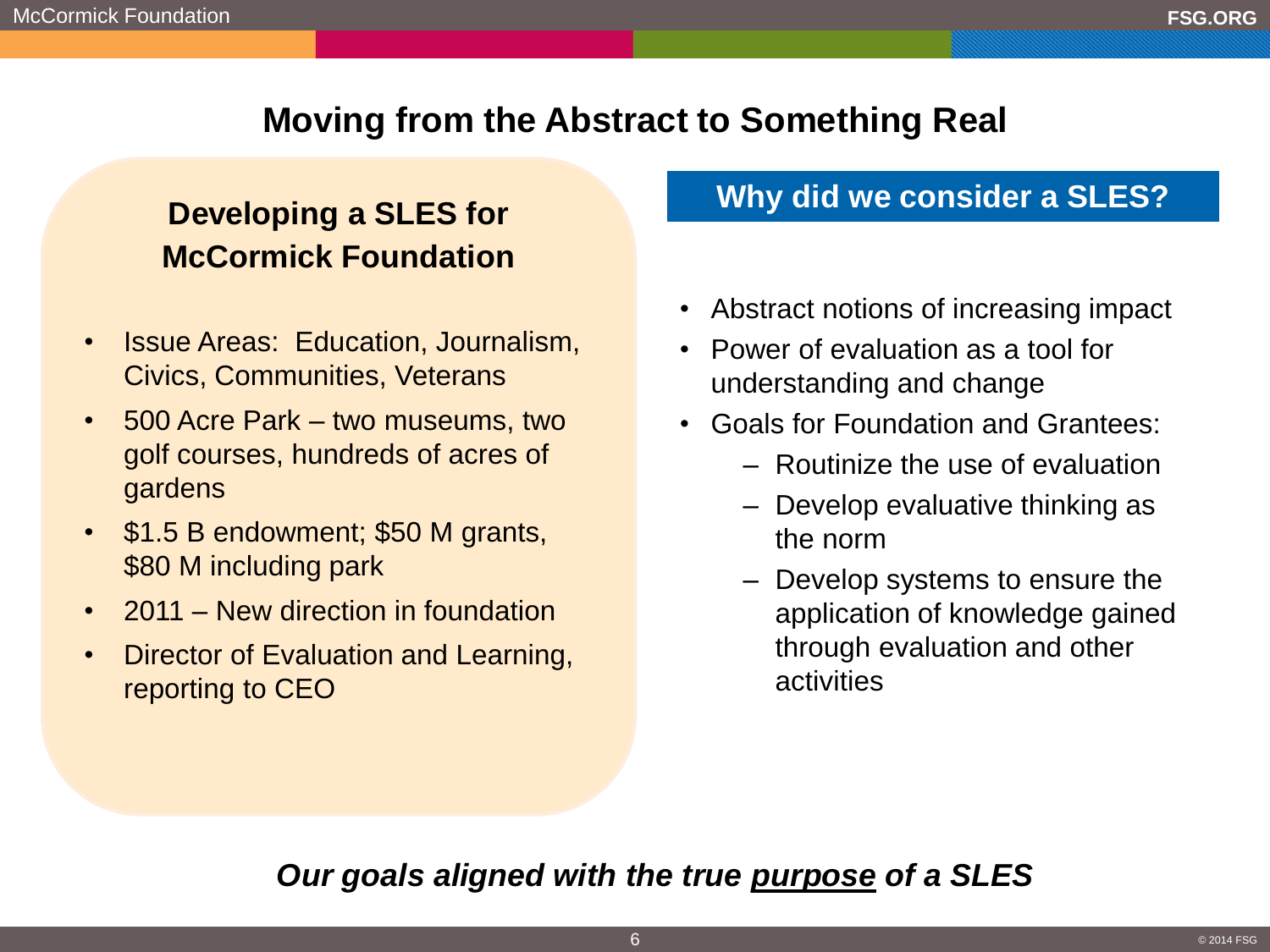# **Organization Culture as a Driver Towards and/or Barrier to Learning**

### *Going Well*

All four 'pillars' are moving ahead well (Evaluation Vision, Strategy and Focus, Monitoring and Evaluation Activities; Supportive Environment)

- **Organic Process**
- Slow down the drive for quick creation
- Evaluative thinking

### *Still Working On*

Creating a culture that supports learning

- Making hierarchy more porous
- Challenges to trust
- Willingness to be open

### Results from Using Evaluative Processes in Foundations: Challenges and Solutions **EXERCISE 1: McCormick Foundation as a learning organization**

Directions: Read through the entire list of characteristics of learning organizations. Then place an S on the line by up to 3 characteristics that you think are current STRENGTHS of McCormick Foundation, in supporting organizational learning and a W by up to 3 characteristics you think are significant WEAKNESSES of McCormick Foundation as a learning organization. You may also write in your own ideas about strengths and weaknesses regarding learning. The characteristics are organized by domain. You may distribute your votes across domains or concentrate them in one or more areas depending on your own experiences.

| <b>Characteristics of Learning Organizations</b> |                                                                                                                                                                                                                                                                                                                                                                                                                                                                             |  |  |
|--------------------------------------------------|-----------------------------------------------------------------------------------------------------------------------------------------------------------------------------------------------------------------------------------------------------------------------------------------------------------------------------------------------------------------------------------------------------------------------------------------------------------------------------|--|--|
| CULTURE                                          | W<br>Rewards experimentation<br>Supports learning from mistakes<br>Values asking questions<br>Supports open discussion and critical feedback<br>Encourages collective reflection<br>Views information as common property<br>Promotes cooperation over competition<br>Builds and maintains trust<br>Promotes big picture perspective among individuals<br>Holds individuals accountable for organizational outcomes<br>Demands periodic reassessment of organizational goals |  |  |
| RUCTURE                                          | Provides training in and opportunities to use evaluation<br>Invests in knowledge management<br>Has effective channels for flow of learning between levels<br>Rewards staff and grantees for basing action on information<br>Has explicit learning goals                                                                                                                                                                                                                     |  |  |

*\* Adapted from Challenges to the Role of Evaluation in Supporting Organizational Learning in Foundations (Bickel, Millett and Nelson, Council on Foundations, 2002)*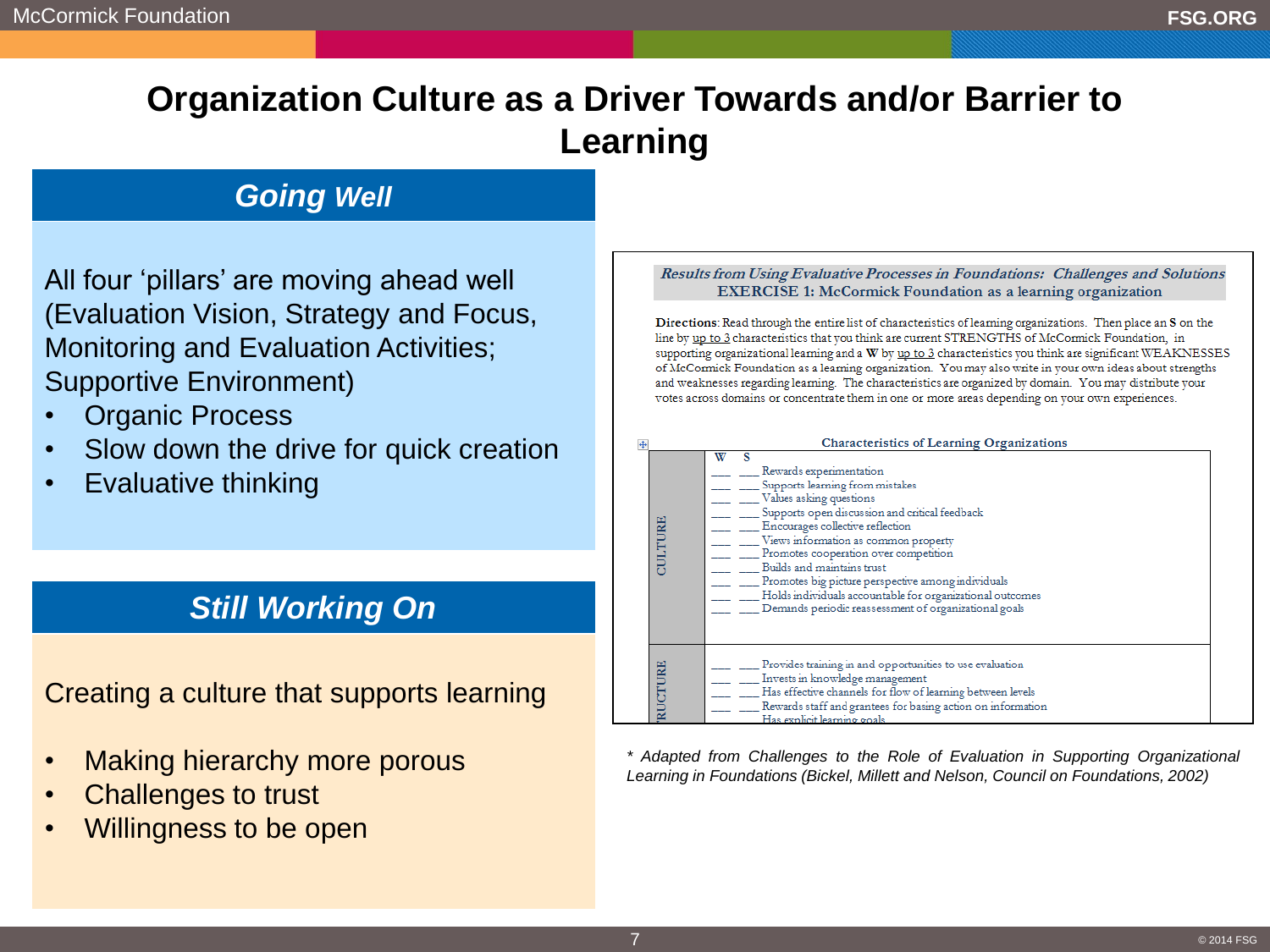# **The Circuitous Evaluation and Learning Road in Philanthropy**

### **Reflections on Designing and Implementing a SLES**

- Establishing a SLES requires simultaneous work on both the evaluation front as well as the learning culture
- These process have to grow from within the organization, or they will fail
- These processes require humility, tenacity, tremendous patience, and love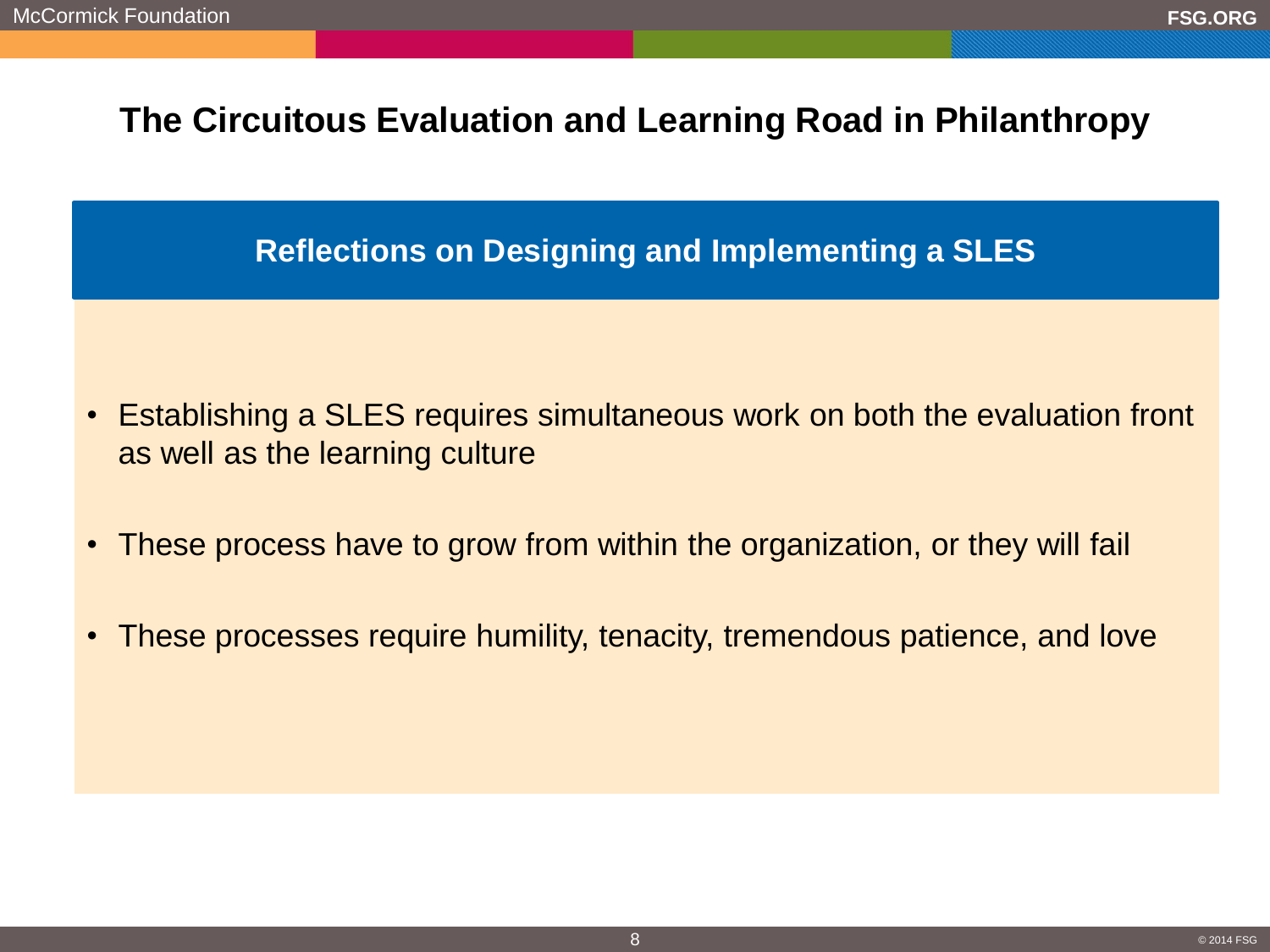# **Why a SLES at Blue Shield of California Foundation (BSCF)?**

- A statewide health funder
- **Program Areas**: Health Care Safety Net and Domestic Violence
- **Population Focus**: Vulnerable communities in CA
- **Budget:** \$30M grant making and programmatic budget; 10% dedicated to learning and evaluation
- **Role:** Chief Program Director

### **Who is BSCF? Why did we consider a SLES?**

- Strong desire to become a "learning organization," for example:
	- Develop a culture of asking questions
	- Support experimentation and creativity
	- Increase trust between leadership and staff
- Be able to tell the story of our impact
- Ad-hoc approach to evaluations
- Lack of clarity on how to move evaluation and learning work forward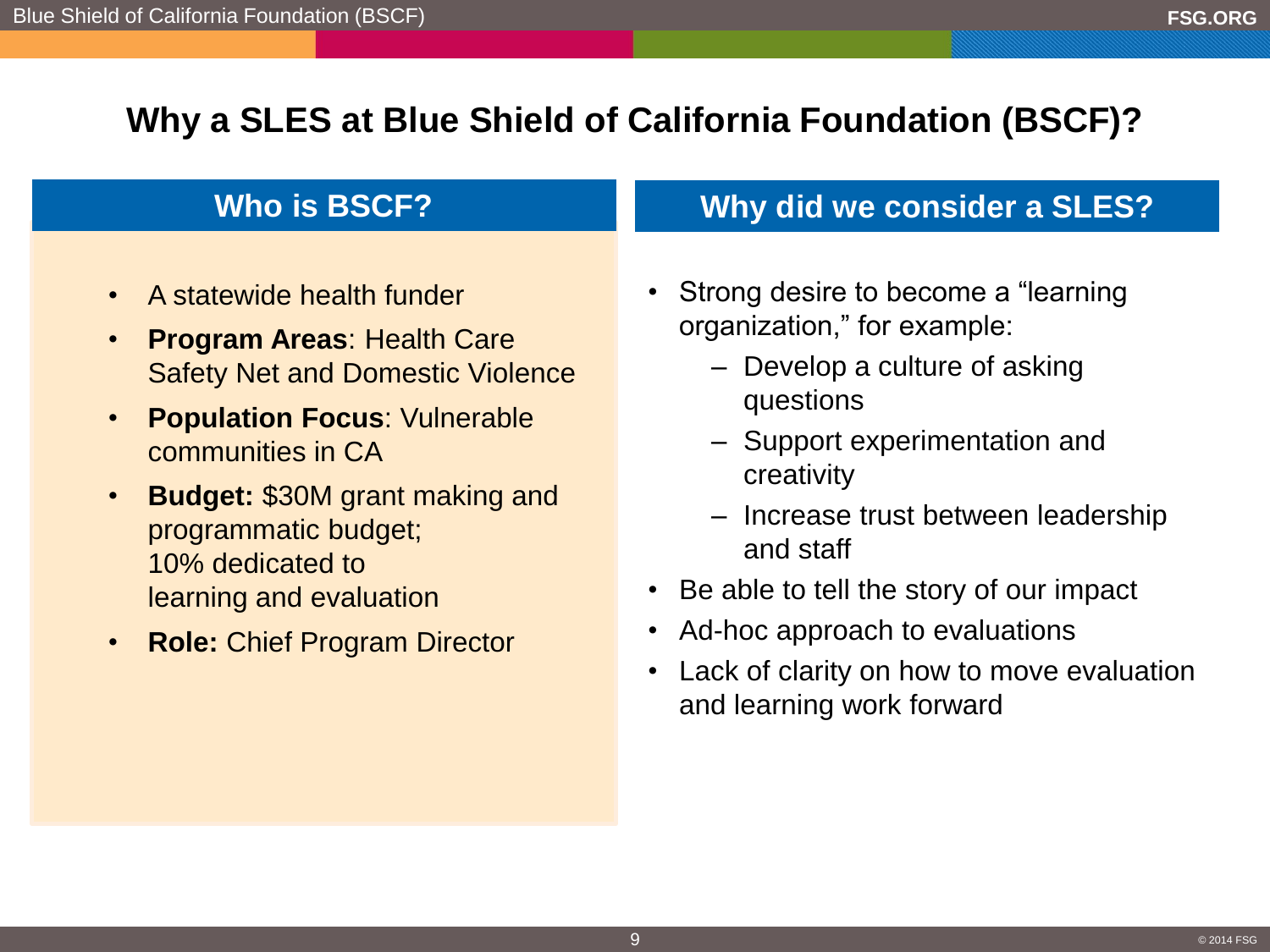# **SLES Mixed Bag: Successes and Works in Progress**

# **Strategy and Focus**

• Cross departmental logic models tied to shared organizational outcomes

# **Going Well Communist Communist Communist Communist Communist Communist Communist Communist Communist Communist Communist Communist Communist Communist Communist Communist Communist Communist Communist Communist Communist**

# **Supportive Environment**

- Building organizational culture
- Identifying and deploying needed human and IT resources

### **Evaluation Vision**

- Answers the "why"
- Simple and clear

# **Monitoring and Evaluation Activities**

• Performance measures that define success and how it will be measured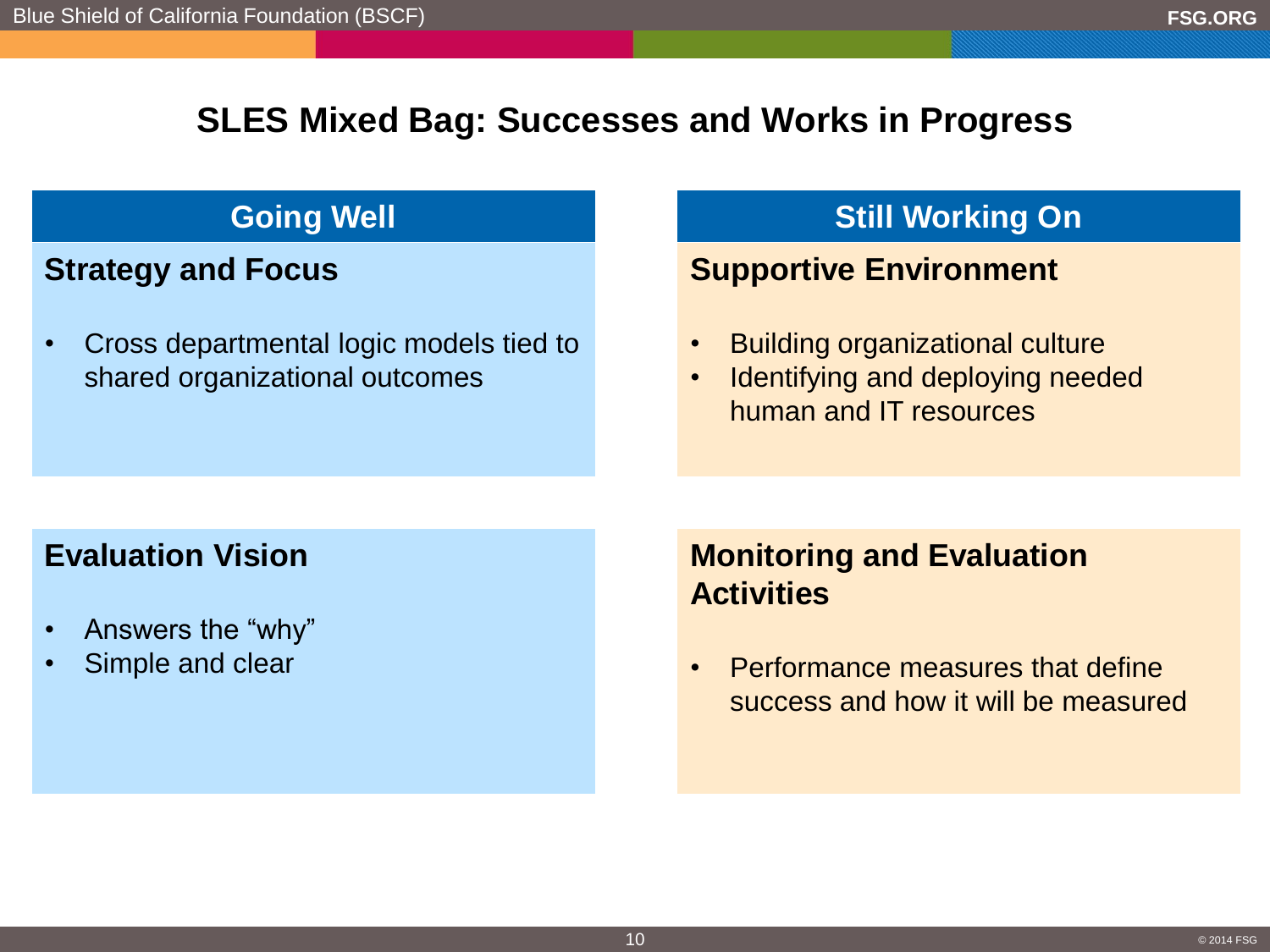# *It's about the SLES journey, not just the destination!*

### **Reflections on Designing and Implementing a SLES**

- Building a culture of learning across the organization is critical
- All SLES elements are needed
- Be creative about the data sources
- This work takes time and requires flexibility and iteration
- On the road to becoming a learning organization

| <b>Needs and Opportunities</b>                                                                                                                                                                                                                                                                                                                                            | <b>Strategies</b>                                                                           | <b>Long-Term Outcomes</b>                                                                                                                                                                            |  |
|---------------------------------------------------------------------------------------------------------------------------------------------------------------------------------------------------------------------------------------------------------------------------------------------------------------------------------------------------------------------------|---------------------------------------------------------------------------------------------|------------------------------------------------------------------------------------------------------------------------------------------------------------------------------------------------------|--|
| <b>Population Environment</b><br>. Growing and diverse population in California<br>· Significant challenges understanding and<br>navigating the changing safety net system<br>· Significant unmet healthcare and DV service<br>needs among vulnerable populations<br>. Millions of Californians will be left outside the<br>ACA reforms and remain uninsured              | Foster innovations in domestic<br>violence (DV) and healthcare<br>service delivery          | Greater access to healthcare<br>and DV services:<br>· Strona, sustainable provider<br>organizations led by skilled<br>leaders<br>· Consumer-informed services<br>. More service options for the most |  |
| Institutional Environment<br>. DV and healthcare safety net providers face<br>increasingly competitive environments<br>. Innovation among DV and healthcare safety<br>net providers is constrained by competing<br>priorities and limited resources<br>. DV and healthcare safety net providers have<br>few opportunities or incentives to collaborate or                 | Cultivate adaptive leadership<br>within California's healthcare<br>safety net and DV fields | vulnerable                                                                                                                                                                                           |  |
| coordinate services<br>. Limited use of data by DV and safety net<br>providers serving vulnerable populations<br>. Many DV and safety net providers operate with<br>unstable funding streams<br>. Expected demand for DV and healthcare<br>services exceeds safety net capacity                                                                                           | Promote policies and practices<br>that further our ultimate impact                          | Improved systems of care in<br>the safety net:<br>· Performance measurement and<br>improvement<br>· Broad collaboration and<br>integration among safety net                                          |  |
| <b>Policy Environment</b><br>· Ongoing government budget challenges<br>affectina provision of DV and healthcare<br>services at federal and state level.<br>. Implementation of the ACA is driving a fluid<br>health policy environment<br>· Limited fiscal incentives for integrated<br>approaches that address DV and physical<br>health needs of vulnerable populations | <b>Build the capacity of California</b><br>safety net and DV service<br>providers           | providers<br>· Organizational and system-wide<br>delivery innovations                                                                                                                                |  |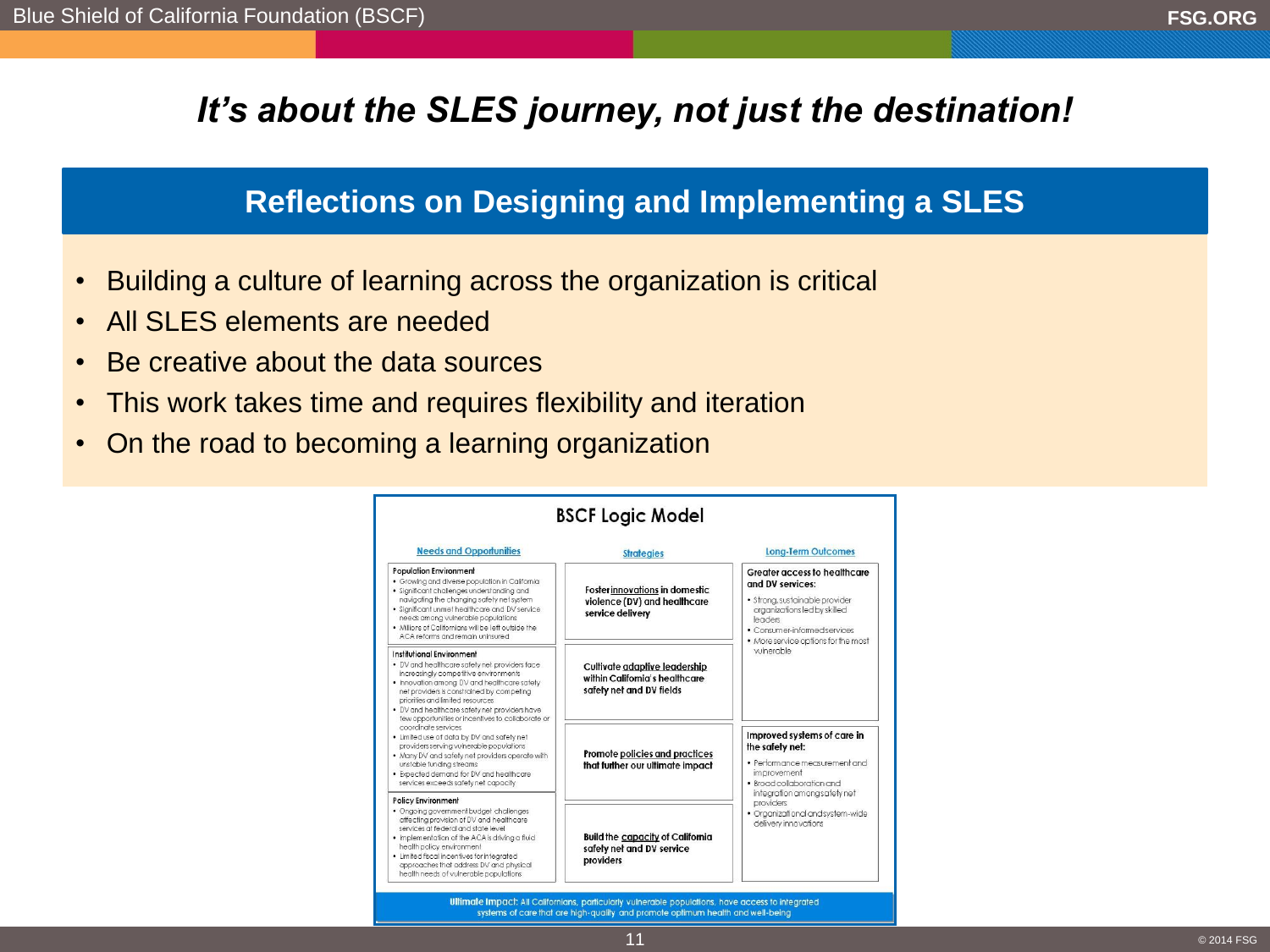# **SLES Serves as a Roadmap For Implementing Our Strategy**

### **Developing a SLES for Issues Affecting Women Programme, Oak Foundation**

- Focus on women rights, notably in the areas of violence against women and movement building
- 2014 grantmaking budget  $= $12.2$ million USD
- 4 Staff Members (3 programme staff + 1 administrator)
- No dedicated M&E staff or budget learning, monitoring, and evaluation is integrated into programme work

### **Why did we consider a SLES?**

- 2011 IAWP developed its first ever strategic plan
- 2012 SLES was integrated into the strategy to serve as a road map for its implementation
	- $\checkmark$  Flexible, adaptive, and mindful of limited resources (ours and our grantees)
	- $\checkmark$  Test underlying assumptions driving the strategy
	- $\checkmark$  Integrate learning and feedback from our grantees
	- $\checkmark$  Share our learning with the field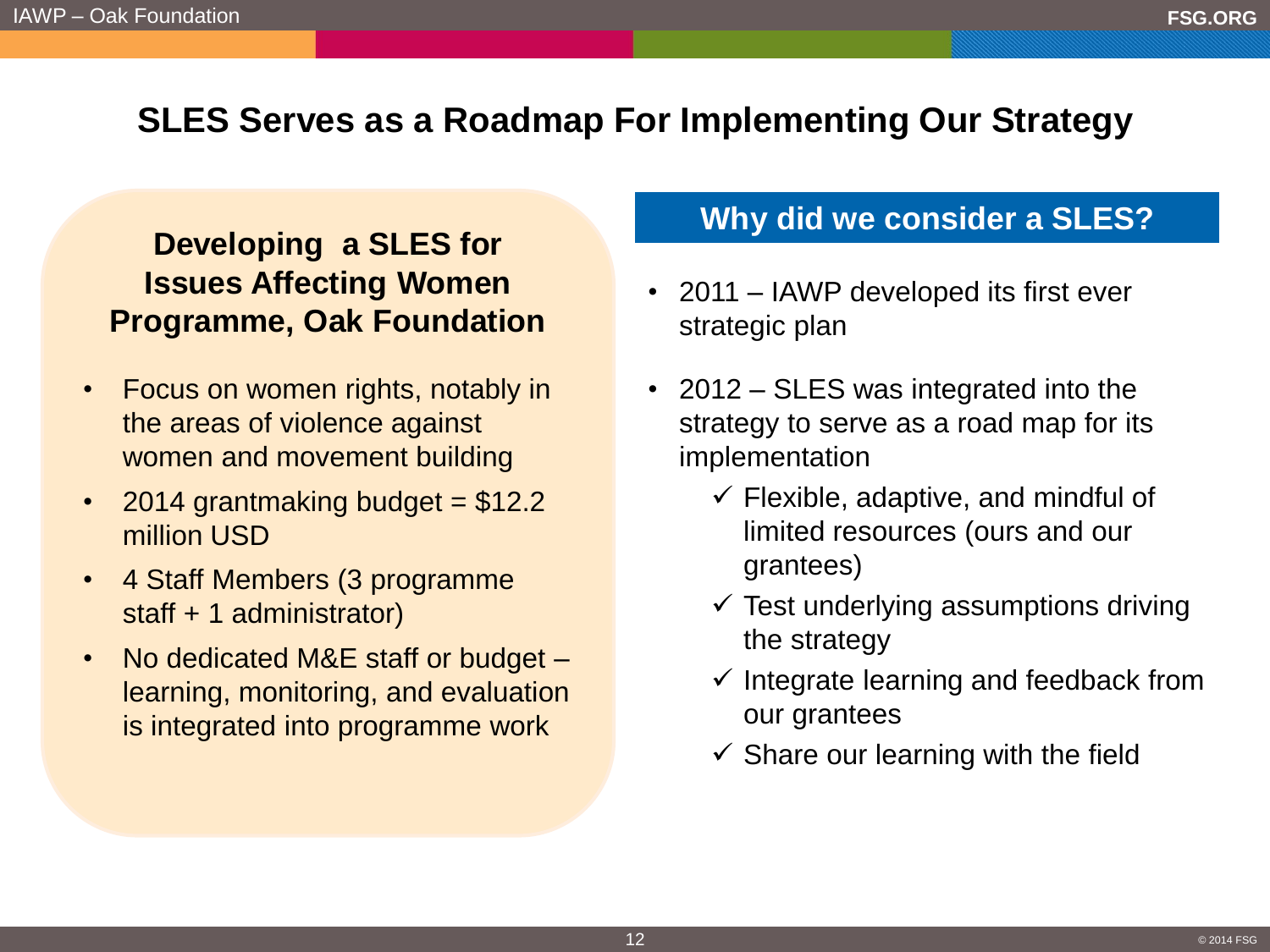**The Value-Added Versus the Additional Work Load of Bringing a Learning Frame to Your Work**

### **SLES was very well received by grantees and other partners in the field:**

- Received useful and relevant feedback to our learning questions
- 1<sup>st</sup> annual "SLES Update Report" produced in September 2013

### **Going Well Still Working On**

**Challenge to fully integrate SLES into the foundation's grantmaking forms and processes:**

• It is still an add-on that we send to grantees which results in additional work for us and them

### **IAWP is able to adapt strategy and assumptions based on learning:**

• Learning Summit – three days dedicated to reviewing and articulating our learning and adapting our strategy as needed ("built-in" learning time and space)

**Challenge to develop evaluation methodology to track global outcomes and impact:**

- To date, learning has focused more on process & unpacking our assumptions
- Next step is to evaluate clusters to understand impact

*A positive IAWP experience is sharing with other programmes in the foundation to encourage learning approach to M&E*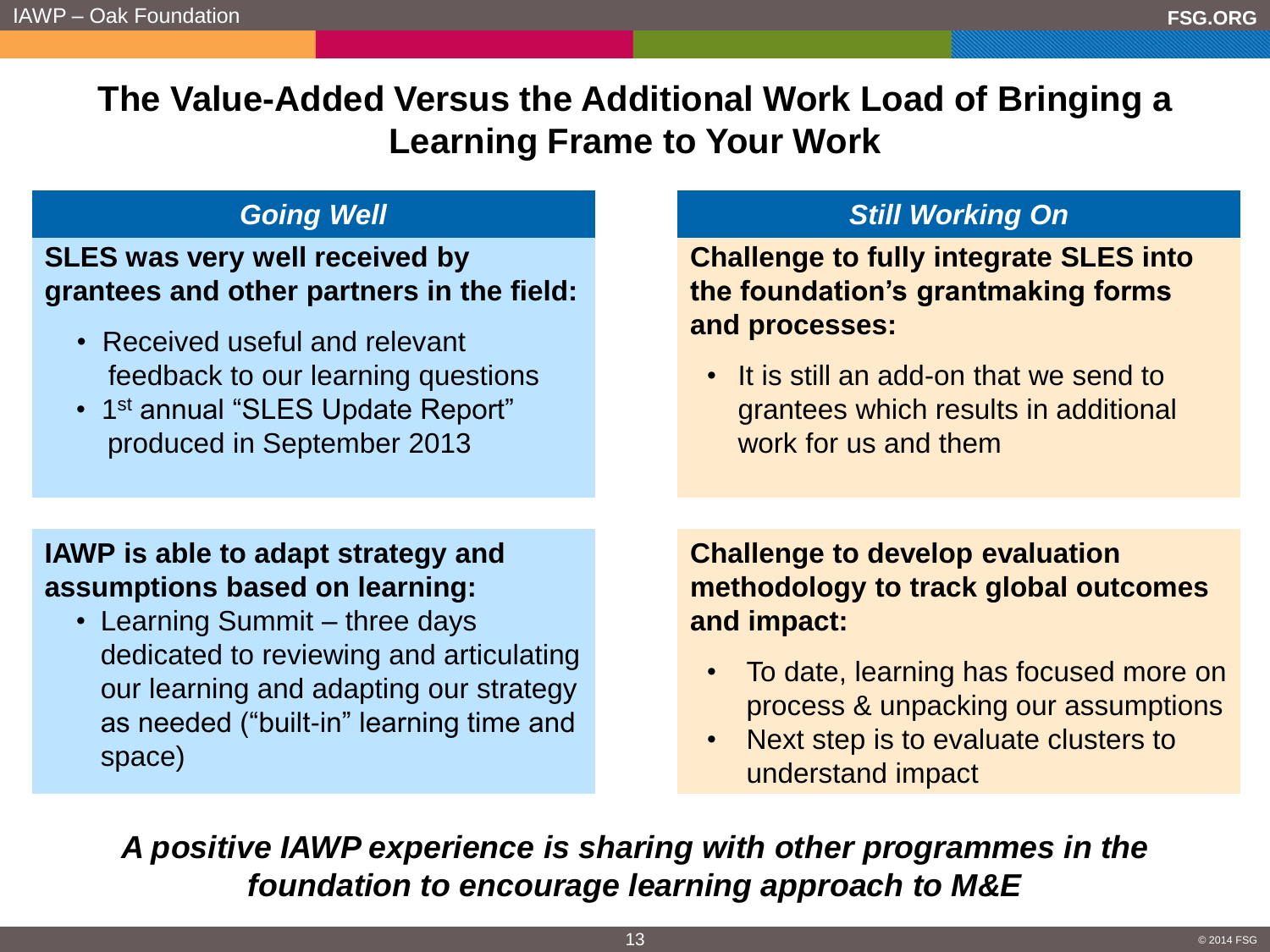### **Integrate Learning From the Start and Don't Stop**

Update on Issues Affecting Women Programme's Strategic Learning and Evaluation System Summary of 2013/2014 Programmatic Strategic Evaluation Questions . How can we best catalyse the necessary elements of movement building through our grant-making? . How can we best catalyse the necessary elements of movement building through our grant-making? . How do Women's Funds (WFs) see themselves contributing to movement building? . To what extent do WFs strengthen the capacity of their grantees and how can we best contribute to this process? . Is the resource allocation between IAWP and WFs optimal with regards to supporting women's groups? . To what extent are we helping WFs make the case that they are advancing women's rights? . Which other actors and partners could contribute to movement building, and how can we best support them? . What else can we do to build strong movements (e.g. other levers and/or strategies beyond grantmaking)? What drives our grantees to address prevention at different levels (e.g. primary prevention targeting the general population; secondary prevention targeted specific risk and/or vulnerability factors; and tertiary prevention focusing on breaking the cycle of violence)? . How can we best support the adoption of a rights based model to prevent and respond to trafficking at the organisation, national and international levels . How can we best support self-representation of victims and groups at risk in decision making that promote rights based anti-trafficking policies . How does broadening our grantmaking from trafficking to "severe forms of exploitation" impact the expansion of Oak's T&E program? . To what extent, and how are Oak's grantees addressing victims of trafficking as well as victims of severe forms of exploitation? . What are the most relevant, realistic and impactful interventions that we can support to reduce vulnerabilities to, and mitigate risks of trafficking and exploitation? . To what extent does our funding have an added value for advancing women's rights in the situations of crisis in which we're engaged?

### Reflections on Designing and Implementing a SLES

- Benefit of integrating SLES design into strategic planning process is saving time and resources
	- Cadillac\smart-car approach
- Important to harmonize internal forms and processes with SLES
- Most important value of SLES for IAWP is the "forced" time for reflection on learning as a team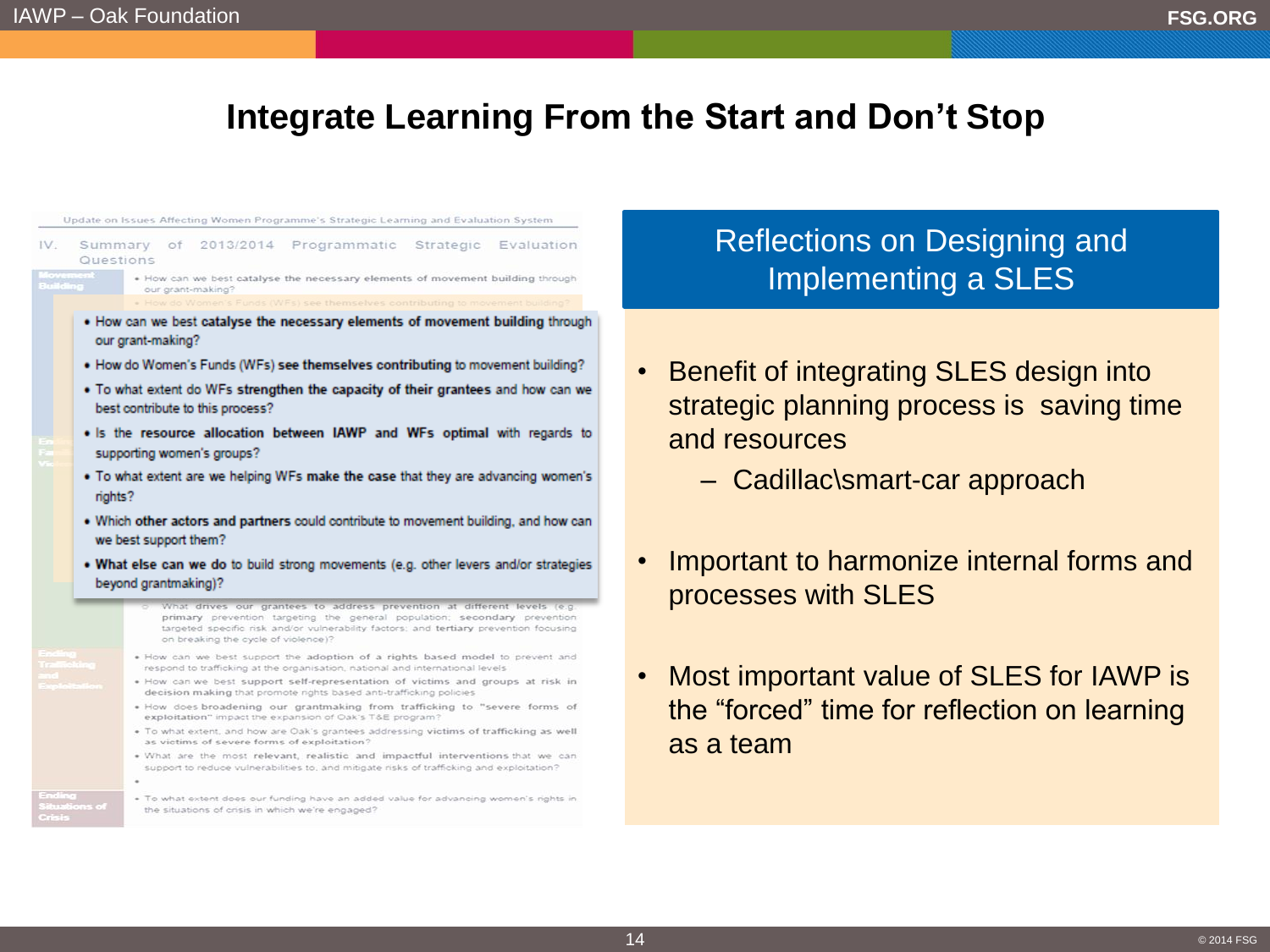

**Rebekah Levin** Robert R. McCormick Foundation

# **Audience Q&A**



**Brenda Solórzano** Blue Shield of California Foundation



**Medina Haeri** Oak Foundation



**Hallie Preskill** FSG



**Katelyn Mack** FSG